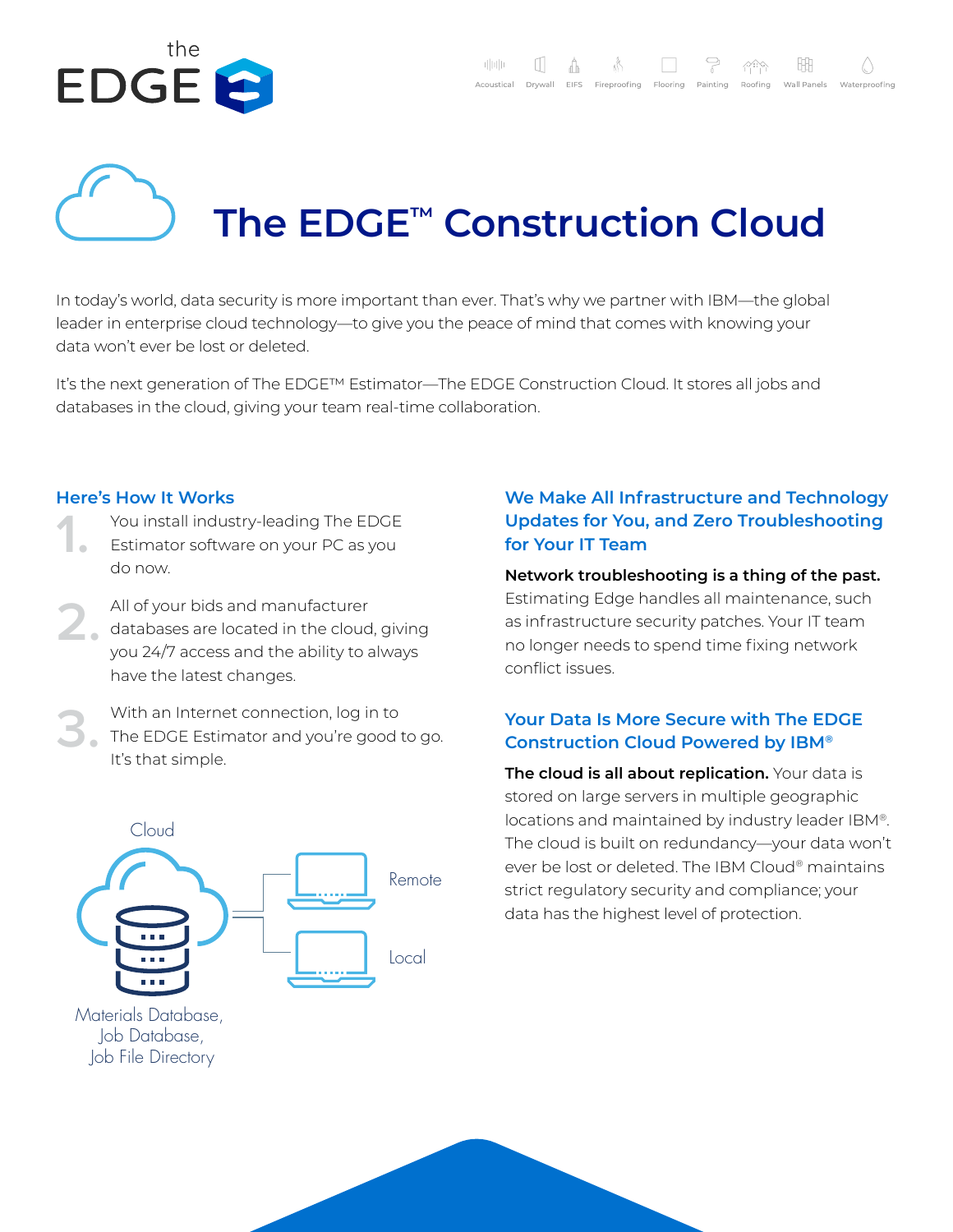**Increased Security.** Data breaches aren't just a big company issue. Companies of all sizes get hacked all the time. Whether it's computer intrusions, such as malware that deploys viruses, data theft by third parties or employee theft, or even accidental web/Internet exposure, you can be confident that your jobs are safe with the #1 leader in Cloud Security.

**Backup.** Data stored in the cloud is backed up in multiple ways—adding yet another level of security and ensuring your data is available when you want it. You can be assured that your data won't be lost.

**Anytime, Anywhere Collaboration.** If you are using a network, you no longer need to connect through complicated virtual private networks. With The EDGE Construction Cloud, you have instant access, and best of all, multiple people can work on the same job.

#### **Robust and Powerful Features**

The EDGE Construction Cloud offers even more features for storing your jobs and manufacturer product databases on a network or an individual PC.

#### **Flexibility—You Have Choices**

**The EDGE Keys Are a Thing of the Past.** With the cloud version, a key is no longer needed since each user has a unique username and password. You can still track who made changes and when, but with greater control. Plus, users don't need to use the physical security device in their USB ports every time they use The EDGE.

**Storage on Demand.** As your business grows, you may need storage space. It's costly and time consuming for companies to add networks or upgrade personal computers. With The EDGE Construction Cloud, the cloud scales with you as you need more or less space.

**Private Cloud.** Powered by the IBM Cloud, you benefit from a trusted, industry-expert cloud service with options that fit your business.



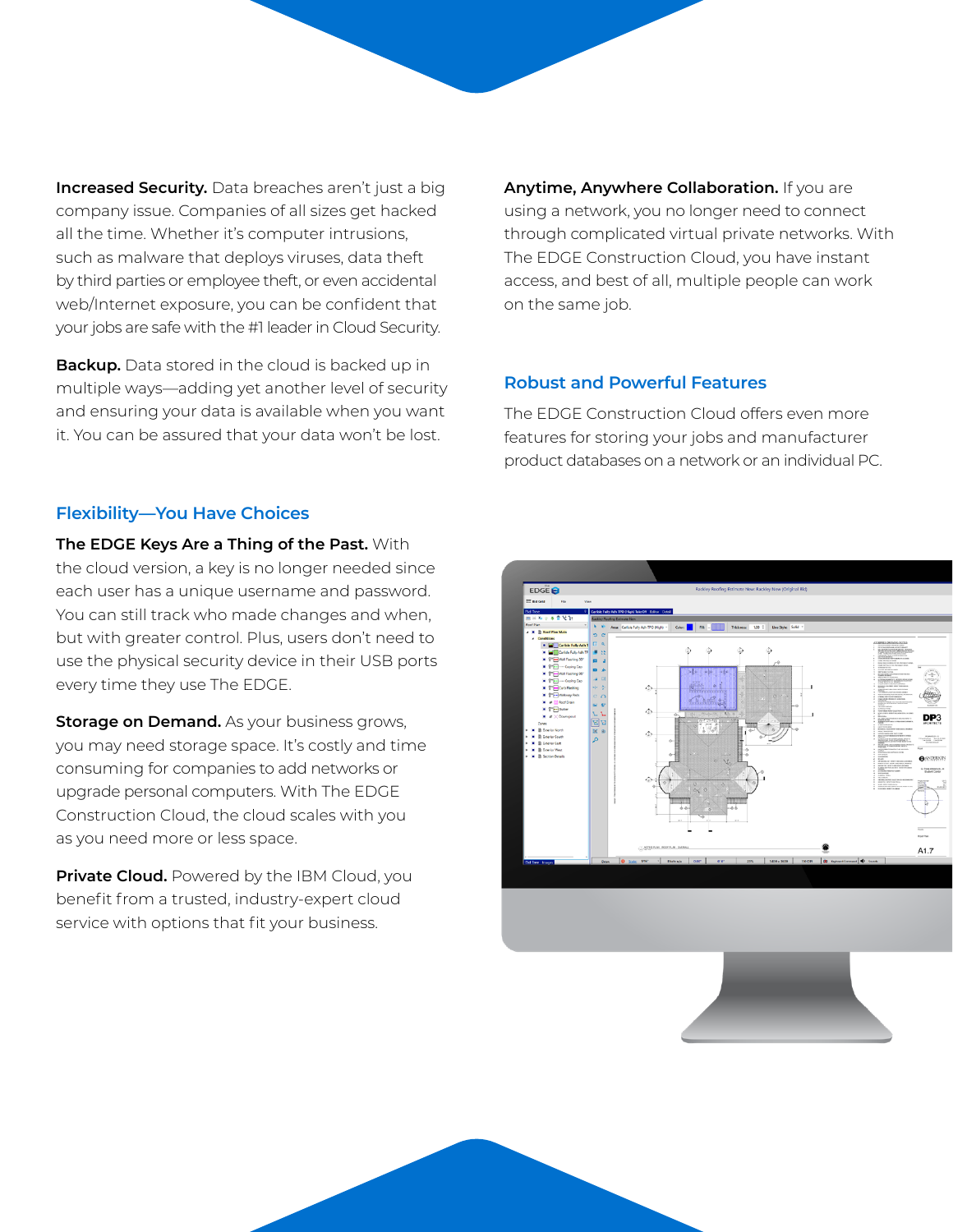#### **Real-Time Collaboration**

**Bidding in Different Locations?** A central repository is available to keep fixed prices based on a region. Whether it's labor rates, taxes or permit costs or union vs. non-union jobs simply adjust and save variable fees based on a region.

**Consistent Estimates.** By sharing the same estimating database, your team can have confidence that everyone is using the same numbers and have the most current version.

**Real-Time Collaboration.** Multiple estimators can collaborate on the same bid at the same time even remotely.

|                                     |                               |                                                     |                           | Lombardo Construction - Tami Zimmel (Cloud/Cloud) |           |                                                                    |                      |             |       |                         |          |           |                |          |            |  |
|-------------------------------------|-------------------------------|-----------------------------------------------------|---------------------------|---------------------------------------------------|-----------|--------------------------------------------------------------------|----------------------|-------------|-------|-------------------------|----------|-----------|----------------|----------|------------|--|
| y Roofing Estimate New<br>Scenarios |                               | Rackley New (Original Bid) <sup>8</sup><br>Sections | <b>Roof Plan</b><br>Pages | <b>Roof Plan Main</b><br>Conditions               |           |                                                                    |                      |             |       |                         |          |           |                | Database | Estimating |  |
| tions(11)                           |                               | <b>Create Group</b>                                 |                           | <b>Page Properties</b>                            |           | <b>Map Conditions</b>                                              | Add Condition        |             |       | <b>Add From Schedul</b> |          | Take off  |                |          |            |  |
|                                     |                               |                                                     |                           |                                                   |           |                                                                    |                      |             |       |                         |          |           |                |          | $\equiv$   |  |
|                                     | <b>Status</b> Description     |                                                     | From                      | <b>Mult</b> Quantity                              |           | Unit Pitch Net Cost Gross Price Hours Mandays Cost/Unit Price/Unit |                      |             |       |                         |          |           |                |          |            |  |
| D.<br>٠                             | Carlisle Fully Adh TPO (High) |                                                     | Measured 1                | 6.861.48                                          | SF        | \$15,320                                                           | \$24,278.7 61.4 7.68 |             |       | \$2.233                 | \$3.54   | H         | $\blacksquare$ |          |            |  |
| n                                   | Carlisle Fully Adh TPO (Low)  |                                                     | Measured 1                | 2.062.03                                          | SF        | \$4,811.                                                           | \$7,579.46           | 18.1.       | 2.26  | \$2.333                 | \$3.68   | H,        |                |          |            |  |
| n                                   | Wall Flashing 30"             |                                                     | Measured 1                | 336.17                                            | <b>UF</b> | \$2.362.                                                           | \$4,464.30           | 67.2        | 8.40  | \$7.026                 | \$13.28  |           |                |          |            |  |
| Ð<br>۰                              | ---- Coping Cap               |                                                     | Condition 1               | 336.17                                            | UF        | \$2,572.                                                           | \$4,892.12           | 75.6        | 9.45  | \$7,653                 | \$14.55  | H         | ,              |          |            |  |
| n                                   | Wall Flashing 96"             |                                                     | Measured 1                | 357.92                                            | LF        | \$4,394                                                            | \$8,086.05           | 107.        | 13.42 | \$12.277                | \$22.59  | H         | z              |          |            |  |
| $\blacksquare$                      | ---- Coping Cap               |                                                     | Condition 1               | 357.92                                            | <b>UF</b> | \$2,909.                                                           | \$5.580.99           | 89.4        | 11.18 | \$8.128                 | \$15.59  |           | z              |          |            |  |
| 0                                   | Curb Flashing                 |                                                     | Measured 1                | 86.08                                             | <b>UF</b> | \$383.17                                                           | \$749.00             | 12.9        | 1.61  | \$4,451                 | \$8.70   | H         |                |          |            |  |
|                                     | <b>Walkway Pads</b>           |                                                     | Measured 1                | 194.25                                            | LF        | \$867.00                                                           | \$1,813.84           | 38.8        | 4.86  | \$4,463                 | \$9.34   | H         |                |          |            |  |
|                                     | Roof Drain                    |                                                     | Measured 1                | 9.00                                              | EA        | \$467.50                                                           | \$997.23             | $22.5$ 2.81 |       | \$51,944                | \$110.80 | m         |                |          |            |  |
|                                     | Gutter                        |                                                     | Measured 1                | 234.17                                            | LF        | \$1,204                                                            | \$2,287.23           | 35.1 4.39   |       | \$5.145                 | \$9.77   | <b>ER</b> |                |          |            |  |
|                                     | Downspout                     |                                                     | Measured 1                | 3.00                                              | <b>EA</b> | \$150.0/                                                           | \$286.41             | 4.50        | 0.56  | \$50,012                | \$95.47  | m         | z              |          |            |  |
| orv                                 | Total                         | <b>Net Cost</b><br>\$35,442.23 Total                |                           | <b>Gross Price</b><br>\$61,015.38 Total           |           | <b>Selling Price</b><br>\$61,015.38                                |                      |             |       |                         |          |           |                |          |            |  |

**Real-Time Changes.** Since the estimate resides in the cloud, changes are seen by everyone, in real-time.

**Access to Bid Data.** Don't have access to The EDGE? Simply log in to The EDGE Admin Portal and view bid data, such as total selling cost, profit, markups, plus so much more!

**Advanced Cloud Reporting.** Leverage the latest reporting technology with reports that give you the ability to make informed decisions!

**Vendor Quote.** Finished with your estimate? Simply use choose a vendor, date needed, and send an email directly from The EDGE Admin portal.

# Third-Party Integrations

Our job is estimating but we know The EDGE needs to work with other solutions. That's why we integrate with the best of breed—your success is our success.

# **View, Manage and Change Without The EDGE Installed**

**Manufacturer Material Assemblies and Assemblies.** Perform updates in The EDGE Admin Portal by uploading pricing or production rates from a spreadsheet.